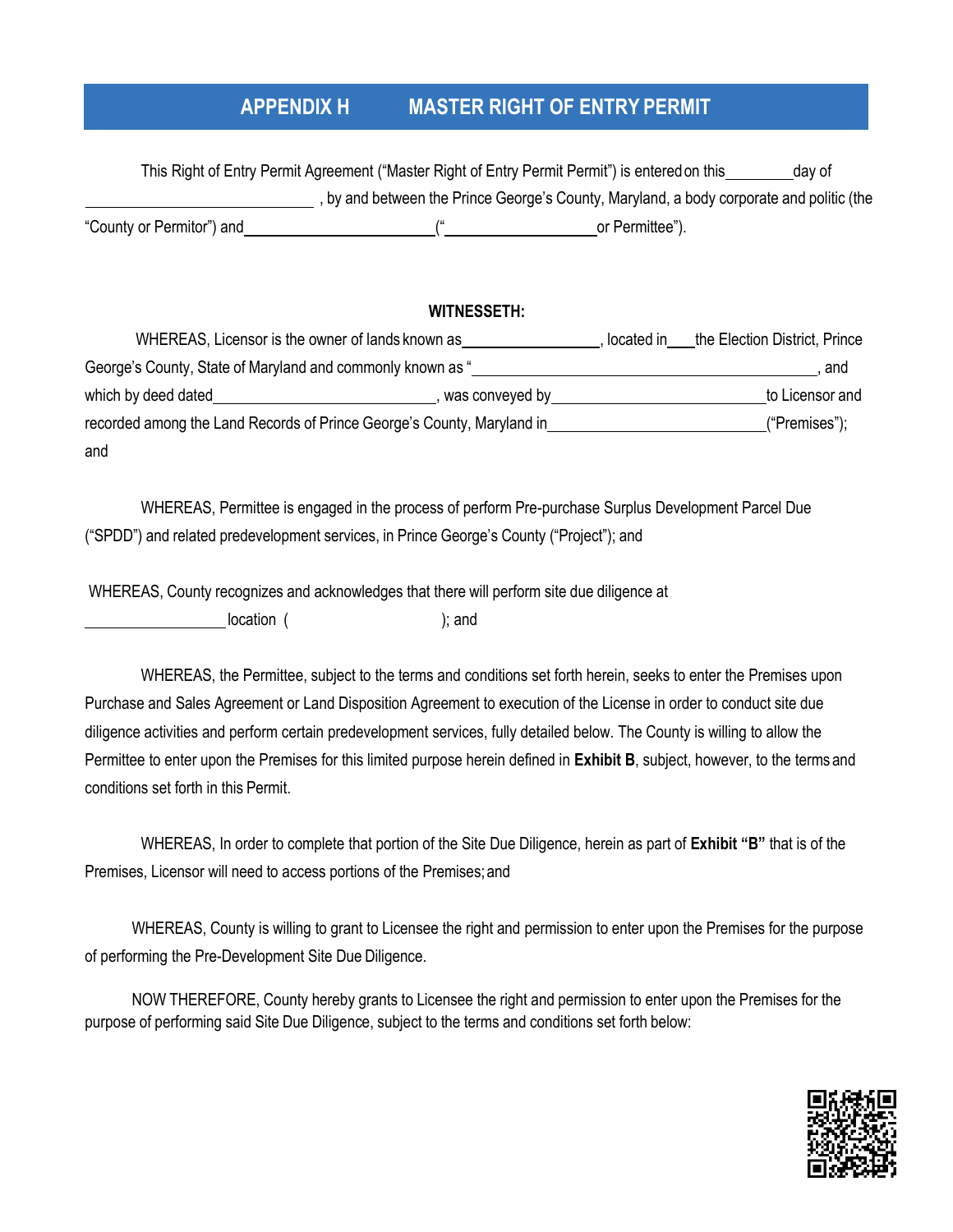### **AGREEMENT**

- 1. Recitals. The recitals are incorporated herein by reference.
- 2. Right of Entry Permit. The County hereby grants to Pepco, and its employees, principals, representatives, consultants, contractors, invitees, or other agents ("Agents") shall have the right, at their sole risk and expense, to enter upon the Property for the purpose of conducting Site Due Diligence, on a non-exclusive and temporary right to enter onto the Property for the purpose of Site Due Diligence with all associated appurtenances and the necessary ingress and egress using an existing access as shown on **Exhibit A** - and for no other purpose.
- 3. Term. The term of this Right of Entry Permit shall commence on the Effective Date and continuing until the earlier to occur of (a) ( ) full calendar months thereafter, , unless earlier terminated as provided herein. The Right of Entry Permit is subordinate to all prior or future rights and obligations of the County in the Property, except that the County shall grant no rights inconsistent with the reasonable exercise by Pepco of its rights under this Right of Entry Permit. This Right of Entry Permit shall not be renewed or extended with the prior written approval of the County.
- 4. Permitted Time. The right to enter the Property at any time during daylight hours Monday through Saturday.
- 5. Liens. Licensee shall not permit to be placed against the Property, or any parts thereof, any design professionals', mechanics', materialmen's, contractors' or subcontractors' liens with regard to Licensee's actions upon the Property. Licensee agrees to hold the County harmless for any loss or expense, including reasonable attorney's fees and costs, arising from any such liens which might be filed against the Property.
- 6. Indemnification. Licensee agrees to indemnify, defend and hold harmless the County and its officials, agents, and employees from and against any and all loss and damage (i) to the Property, and (ii) to all other persons, including officials, agents, and third parties, caused by the acts, undertakings, errors, omissions, or negligence of Licensee, and/or its employees, agents, contractors, and subcontractors with respect to the Project or in furtherance thereof. Licensee's liability under this paragraph is subject to the statutory limit and pre-lawsuit notice requirements set forth in the Local Government Tort Claims Act, 5-301, et seq, of the Courts and Judicial Proceedings Article of the Annotated Code of Maryland, as amended from time to time.
- 7. Compliance with Laws/Permits. Licensee shall, in all activities undertaken pursuant to this Right of Entry Permit, comply and cause its contractors, agents and employees to comply with all federal, state and local laws, statutes, orders, ordinances, rules, regulations, plans, policies and decrees. Without limiting the generality of the foregoing, Licensee, at its sole cost and expense, shall obtain any and all permits which may be required by any law, regulation or ordinance for any activities Licensee desires to conduct or have conducted pursuant to this Right of Entry Permit.
- 8. Inspection. The County and its representatives, employees, agents or independent contractors may enter and inspect the Property or any portions thereof or any improvements thereon at any time and from time to time at reasonable times to verify Licensee's compliance with the terms and conditions of this Right of Entry Permit.
- 9. No Real Property Interest. It is expressly understood that this Right of Entry Permit does not in any way whatsoever grant or convey any permanent easement, lease, fee or other interest in the Property to Licensee. This Right of Entry Permit is not exclusive and the County specifically reserves the right to grant other rights of entry within the vicinity of the Property. It is recognized that a License is to be effectuated upon termination of this agreement.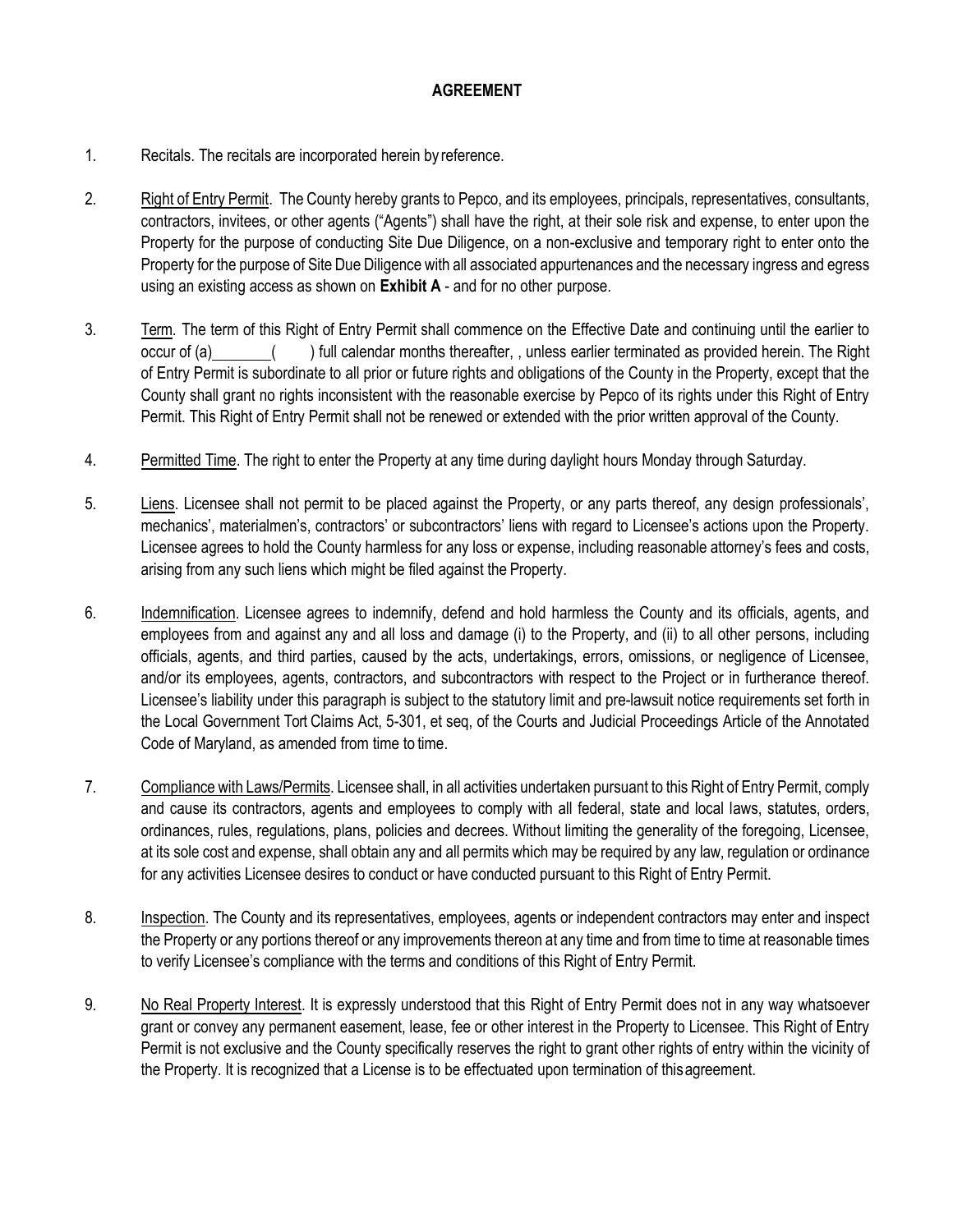- 10. Revocable Licenses; Termination; Easement. Notwithstanding any improvements made by Pepco to the Property or any sums expended by Licensee in furtherance of this Right of Entry Permit, the Right of Entry Permit granted herein is revocable and may be terminated by the County in accordance with the terms of this Agreement. In case of an emergency or a breach of this Agreement by Licensee, this Right of Entry Permit may be terminated by the County immediately.
- 11. Restoration of the Premises. Upon the termination or revocation of this Right of Entry Permit, Licensee shall, at its own cost and expense, restore the Property to substantially the same condition. In case Licensee shall fail to restore the Property to substantially the same condition within thirty (30) business days after the effective date of the termination, the County may proceed with such work at the expense of Licensee but not until it gives Licensee written notice detailing the improvements that are requested, and giving Licensee Fifteen (15) business days after such notice to complete the requested improvements.
- 12. Continuing Liability. No termination of this Right of Entry Permit shall release Pepco from any liability or obligation herein resulting from any acts, omissions or events happening prior to the termination of this Right of Entry Permit and restoration of the Property to its prior condition.
- 13. Insurance. During the terms of this Permit, at any time when the Permittee or any of its Agents enter upon the Property, either Permittee or any of its contractors, as the case may be, shall provide the following types of insurance and comply with the requirements set forth below.

(a) Worker's Compensation. A policy complying with the requirements of Prince George's County and, if applicable, to the U.S. Longshoremen Harbor Workers' Act, Jones Act or Admiralty laws and the Federal Employers' Liability Act. The policy shall have not have limits of not less than the following limits:

| Worker's Compensation:  | <b>Statutory Employers' Liability:</b> |
|-------------------------|----------------------------------------|
| Each Accident           | \$500,000                              |
| Disease - Policy Limit  | \$500,000                              |
| Disease - Each Employee | \$500,000                              |

(b) Commercial General Liability Insurance. A Comprehensive Commercial General Liability Insurance policy issued to and covering the liability for all work and operations under or in connection with this Permit and all obligations assumed by the Permittee under this Permit. Coverage shall include Completed Operations and Contractual Liability Insurance and Explosion, Collapse and Underground Coverage. The coverage under such an insurance policy or policies shall have not less than the following limits:

Bodily Injury and Property Damage Liability: \$1,000,000 Combined Single Limit Each Occurrence

#### **The County shall be named as an additional insured under the coverage for Commercial General Liability with respect to all activities under this Permit.**

(c) Insurance Companies. Insurance companies providing the aforesaid coverages must be rated by A.M. Best or a comparable rating company and carry at least an "A-"rating. All insurance shall be procured from insurance companies licensed and authorized to do business in Prince George's County.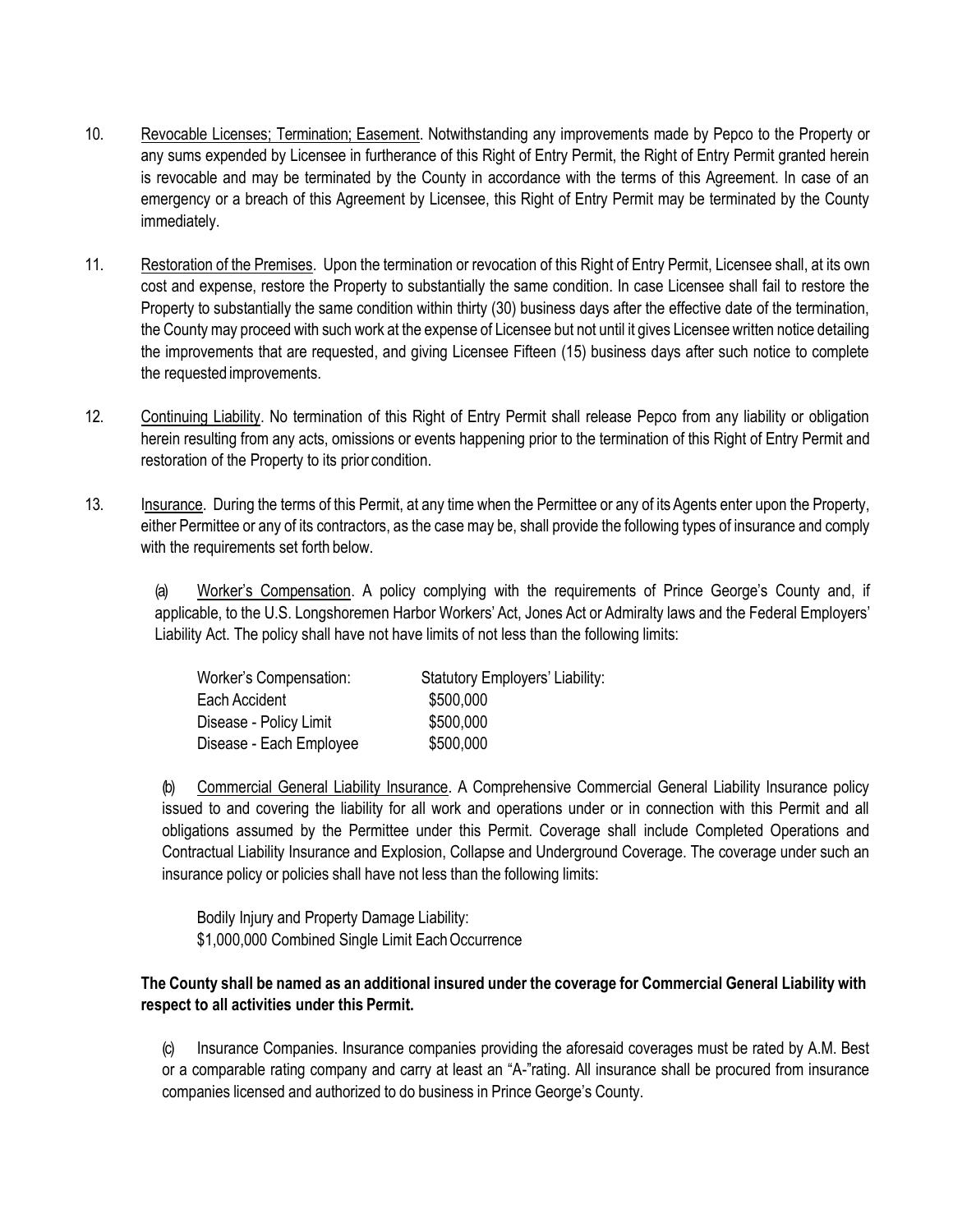(d) Changes in Insurance Coverage. The requisite insurance policies shall not be canceled, terminated or modified (except to increase the amount of coverage) without thirty (30) days prior written notice from the Permittee to the County, to the extent insurers will so agree. If the required insurance policies should be canceled, terminated or modified so that the insurance is not in full force and effect, then the County shall immediately terminate this Permit.

(e) Evidence of Insurance. Evidence of the requisite insurance policies in the form of certificates of insurance shall be submitted to the County prior to the Permittee's or it's Agents' entry on the Property and from time to time at the County's request.

- 14. Compliance with Laws. The Permittee, at its cost, shall perform, or cause its Agents to perform, all activities on the Property in compliance with all applicable laws and governmental regulations.
- 15. Counterparts. This Right of Entry Permit may be executed in one or more counterparts, each of which shall be deemed an original but all of which together shall constitute one and the same instrument.
- 16. Notice. Any notice or correspondence relating to this Permit shall be in writing and delivered by hand or by recognized overnight delivery service, to the parties as indicated below:

If given to the County:

Attn: Director Office of Central Services 1400 McCormick Drive Suite 336 Largo, MD 20774 (LARP)

If given to the Permittee:

Attn: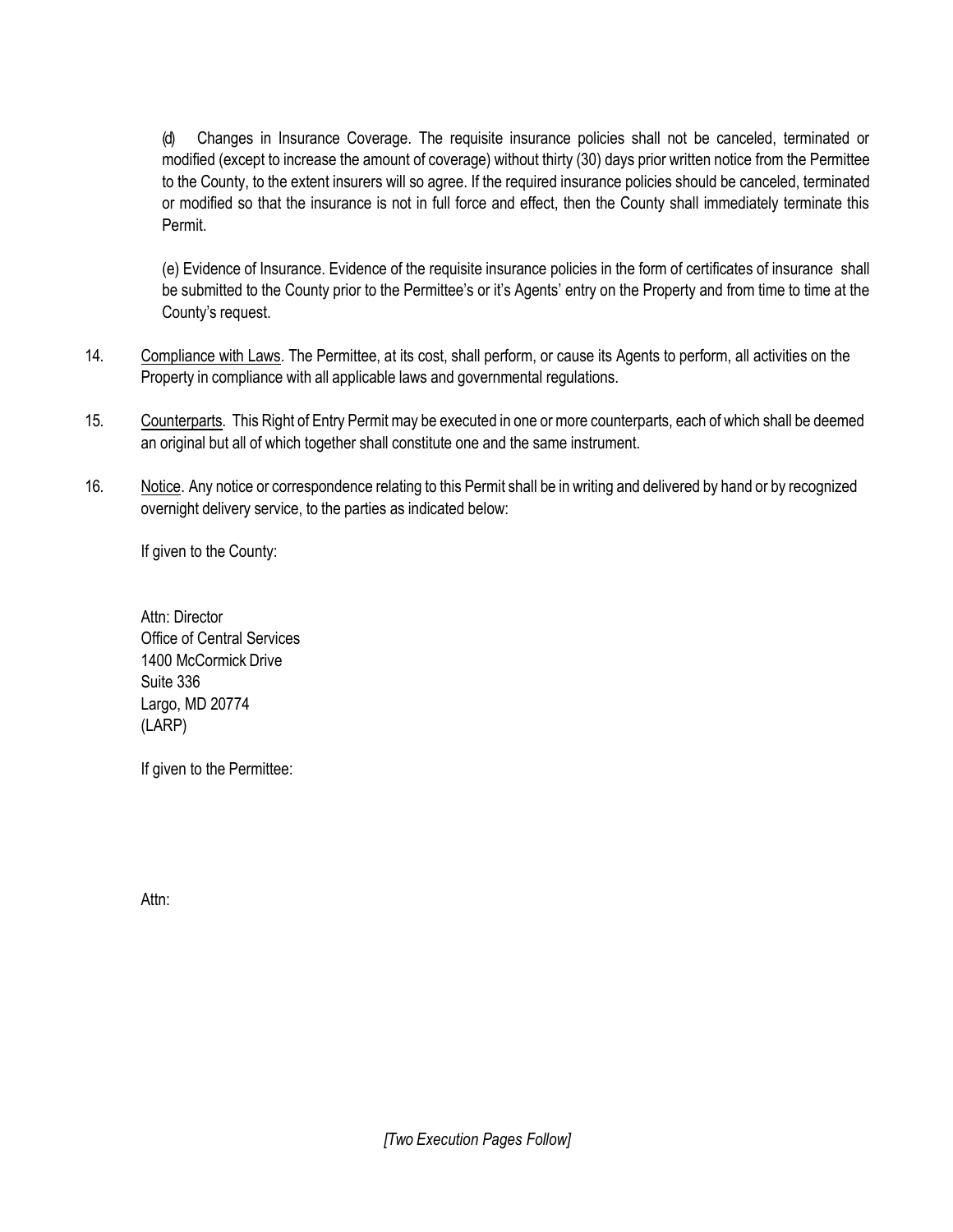**IN WITNESS WHEREOF**, the parties hereto have executed and delivered this Permit of Right of Entry Permit as of the Effective Date.

WITNESS:  $\qquad \qquad \vdots$ 

BY:

WITNESS: **PRINCE GEORGE'S COUNTY, MARYLAND**

BY:

[ Name and Title ]

Approved for Legal Sufficiency by the Office of Law,

Attorney-Advisor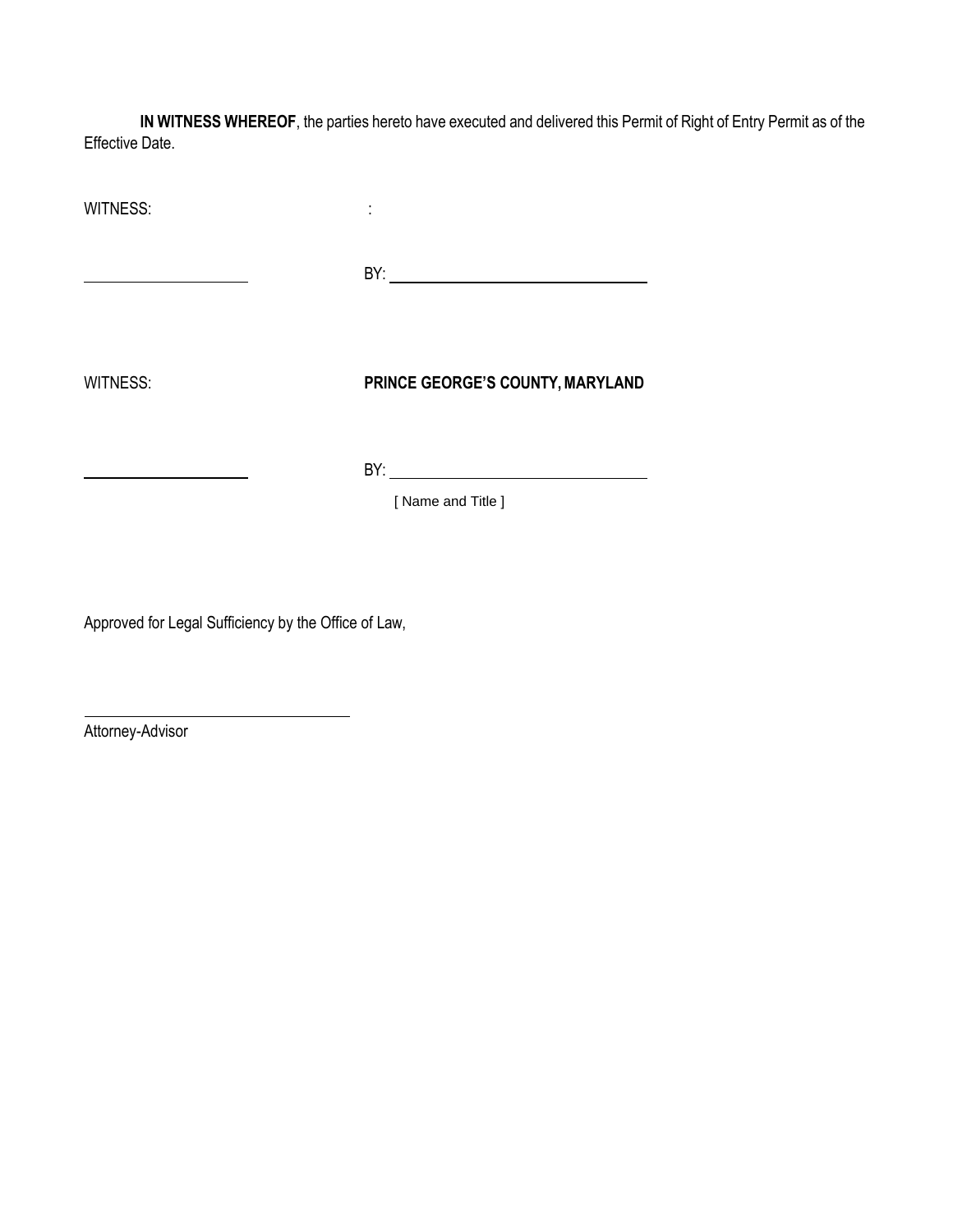## **EXHIBIT A:**

**PERMITTED SITE DUE DILIGENCE TO THE PROPERTY**